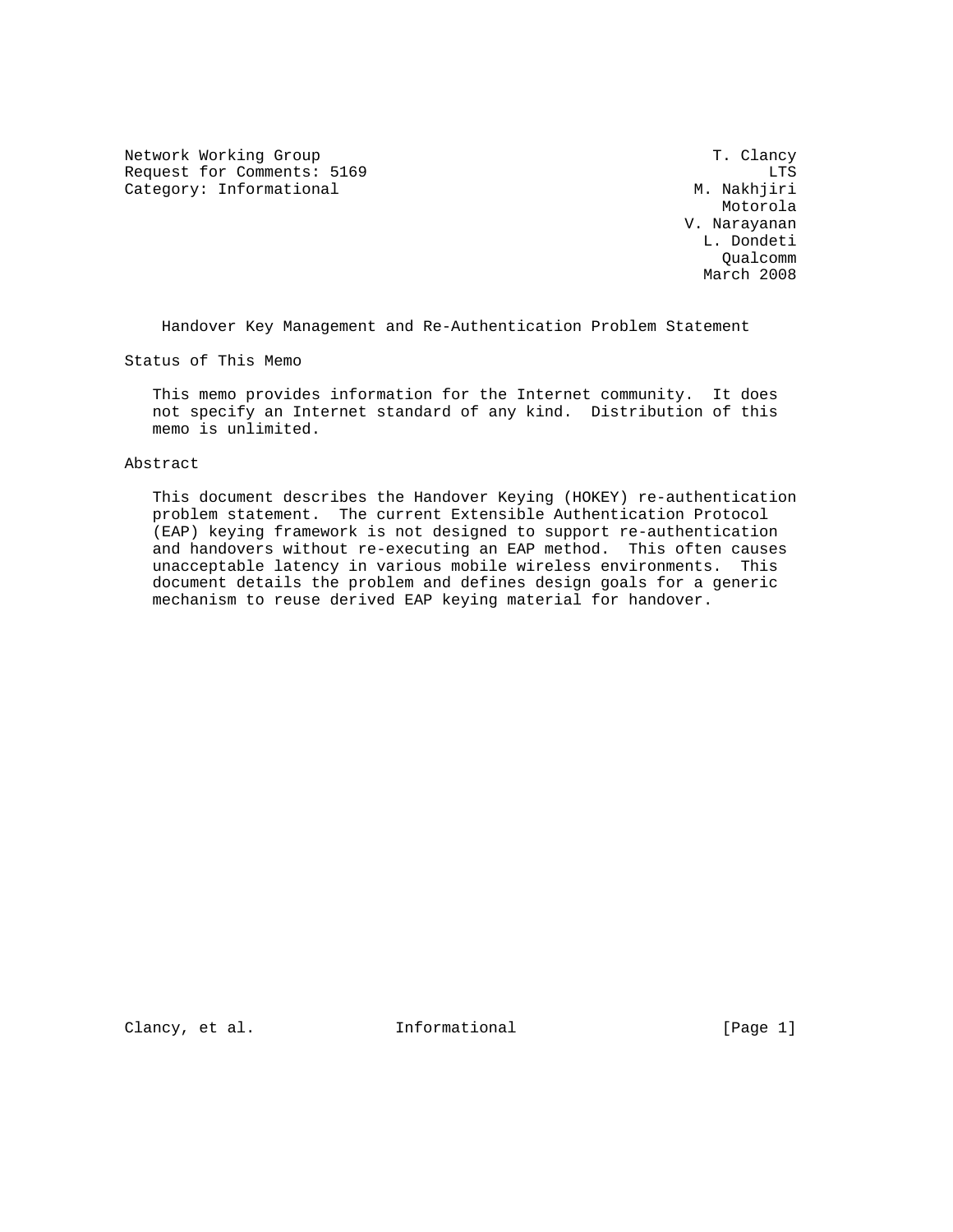Table of Contents

| 2.             |                                       |  |  |     | 4  |
|----------------|---------------------------------------|--|--|-----|----|
| 3.             |                                       |  |  |     | 4  |
| $4$ .          |                                       |  |  |     | .5 |
| 5.             |                                       |  |  |     | 6  |
| 51             | Key Context and Domino Effect         |  |  |     | 7  |
| 5.2.           |                                       |  |  |     | 7  |
| 5.3.           |                                       |  |  |     | 8  |
| 5.4.           |                                       |  |  |     | 8  |
| 5.5.           |                                       |  |  |     | 8  |
| 5.6.           |                                       |  |  |     | 8  |
|                |                                       |  |  | - 9 |    |
| 6.1.           | Method-Specific EAP Re-Authentication |  |  |     |    |
| 6.2.           | IEEE 802.11r Applicability            |  |  | 10  |    |
|                | 6.3. CAPWAP Applicability 10          |  |  |     |    |
| 7 <sub>1</sub> | Security Considerations 11            |  |  |     |    |
| 8.             |                                       |  |  |     |    |
| 9.             |                                       |  |  |     |    |
|                |                                       |  |  |     |    |
|                | 10.1. Normative References 12         |  |  |     |    |
|                | 10.2. Informative References 12       |  |  |     |    |
|                |                                       |  |  |     |    |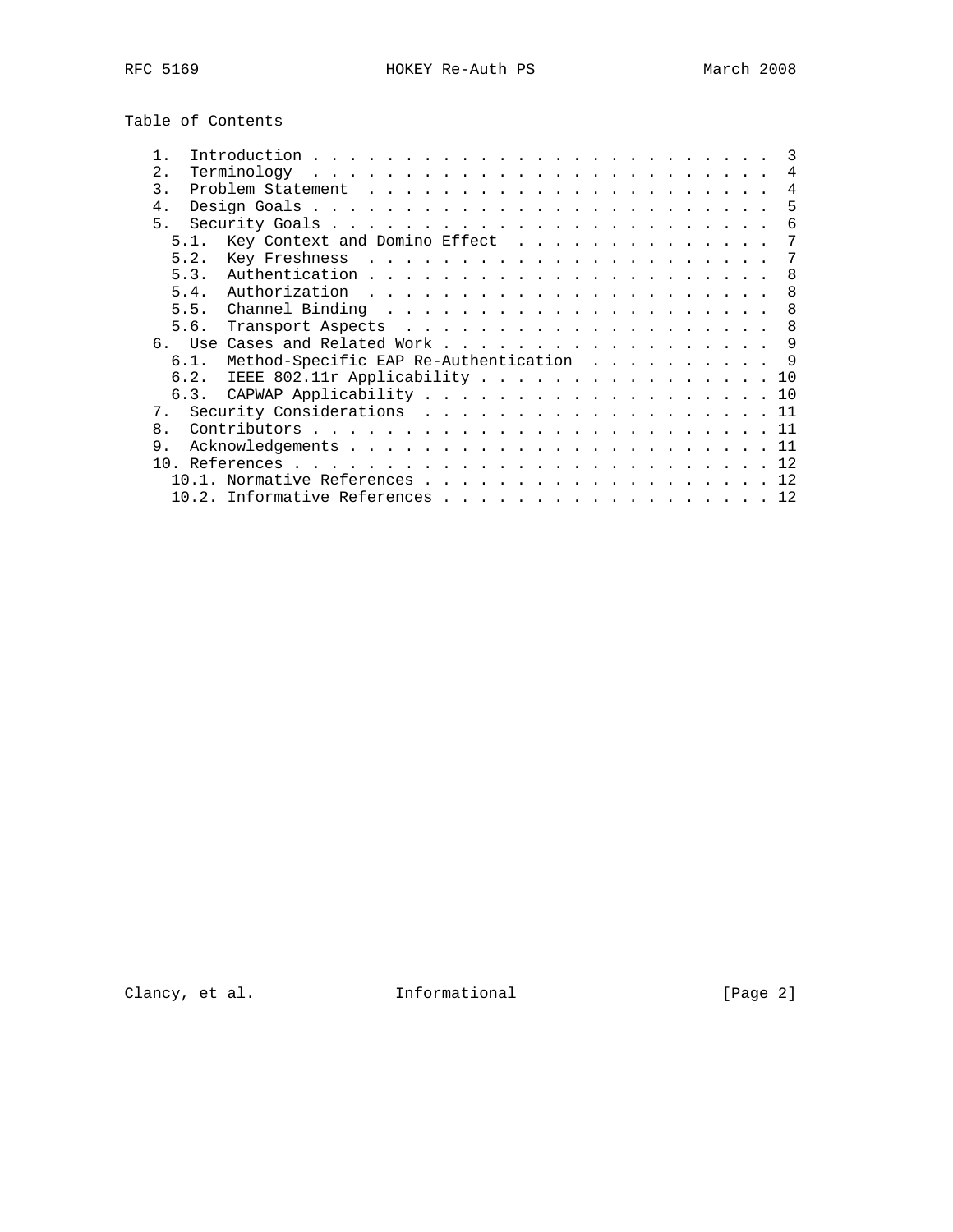# 1. Introduction

 The Extensible Authentication Protocol (EAP), specified in RFC 3748 [RFC3748] is a generic framework supporting multiple authentication methods. The primary purpose of EAP is network access control. It also supports exporting session keys derived during the authentication. The EAP keying hierarchy defines two keys that are derived at the top level, the Master Session Key (MSK) and the Extended Master Session Key (EMSK).

 In many common deployment scenarios, an EAP peer and EAP server authenticate each other through a third party known as the pass through authenticator (hereafter referred to as simply "authenticator"). The authenticator is responsible for encapsulating EAP packets from a network-access technology lower layer within the Authentication, Authorization, and Accounting (AAA) protocol. The authenticator does not directly participate in the EAP exchange, and simply acts as a gateway during the EAP method execution.

 After successful authentication, the EAP server transports the MSK to the authenticator. Note that this is performed using AAA protocols, not EAP itself. The underlying L2 or L3 protocol uses the MSK to derive additional keys, including the transient session keys (TSKs) used for per-packet encryption and authentication.

 Note that while the authenticator is one logical device, there can be multiple physical devices involved. For example, the CAPWAP model [RFC3990] splits authenticators into two logical devices: Wireless Termination Points (WTPs) and Access Controllers (ACs). Depending on the configuration, authenticator features can be split in a variety of ways between physical devices; however, from the EAP perspective, there is only one logical authenticator.

 Wireless handover between access points or base stations is typically a complex process that involves several layers of protocol execution. Often times executing these protocols results in unacceptable delays for many real-time applications such as voice [MSA03]. One part of the handover process is EAP re-authentication, which can contribute significantly to the overall handover time [MSPCA04]. Thus, in many environments we can lower overall handover time by lowering EAP re authentication time.

 In EAP existing implementations, when a peer arrives at the new authenticator, it runs an EAP method irrespective of whether it has been authenticated to the network recently and has unexpired keying material. This typically involves an EAP-Response/Identity message from the peer to the server, followed by one or more round trips between the EAP server and peer to perform the authentication,

Clancy, et al. 1nformational [Page 3]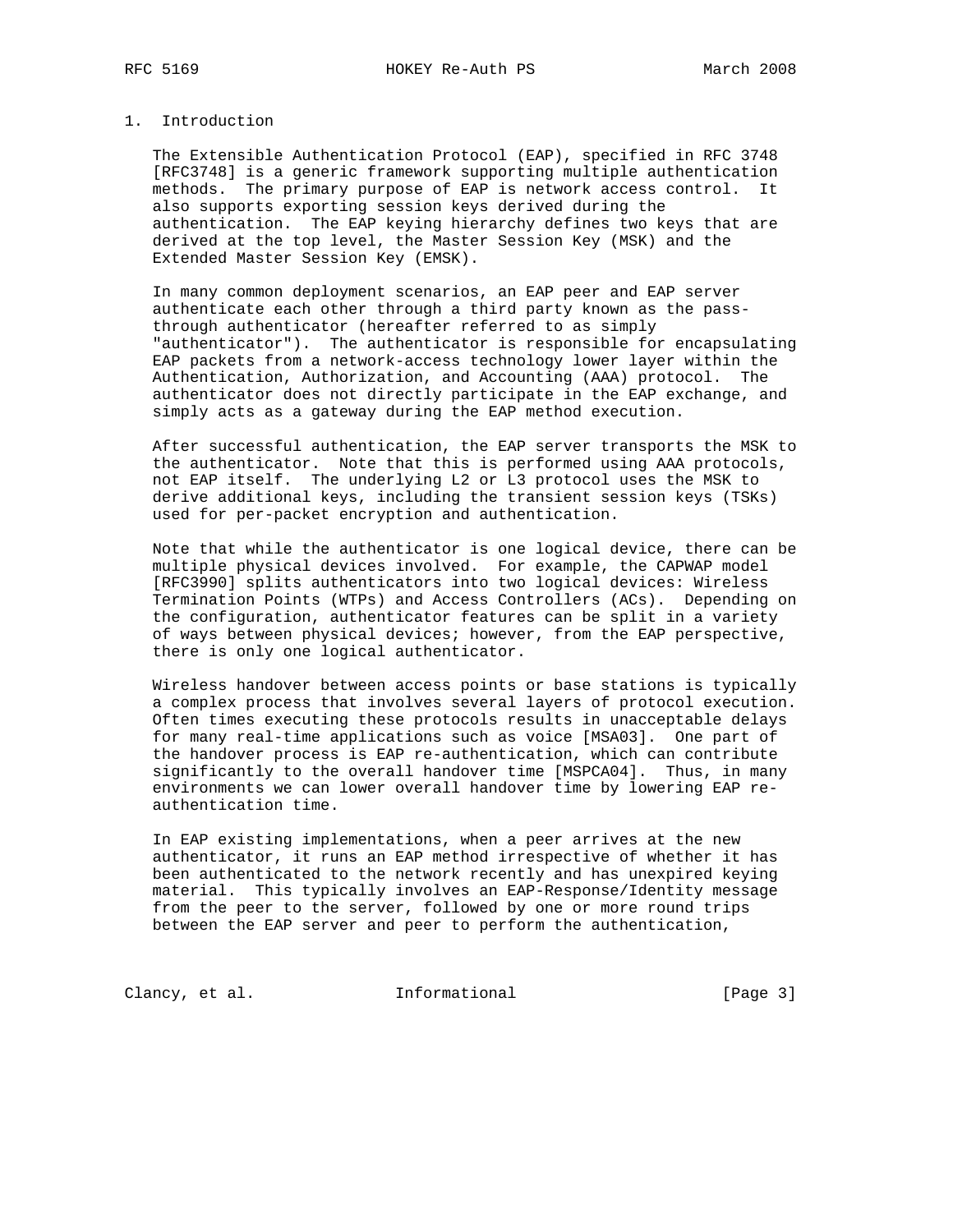followed by the EAP-Success or EAP-Failure message from the EAP server to the peer. At a minimum, the EAP exchange consists of 1.5 round trips. However, given the way EAP interacts with AAA, and given that an EAP identity exchange is typically employed, at least 2 round trips are required to the EAP server. An even higher number of round trips is required by the most commonly used EAP methods. For instance, EAP-TLS (Extensible Authentication Protocol - Transport Layer Security) requires at least 3, but typically 4 or more, round trips.

 There have been attempts to solve the problem of efficient re authentication in various ways. However, those solutions are either EAP-method specific or EAP lower-layer specific. Furthermore, these solutions do not deal with scenarios involving handovers to new authenticators, or they do not conform to the AAA keying requirements specified in [RFC4962].

 This document provides a detailed description of efficient EAP-based re-authentication protocol design goals. The scope of this protocol is specifically re-authentication and handover between authenticators within a single administrative domain. While the design goals presented in this document may facilitate inter-technology handover and inter-administrative-domain handover, they are outside the scope of this protocol.

2. Terminology

 In this document, several words are used to signify the requirements of the specification. These words are often capitalized. The key words "MUST", "MUST NOT", "REQUIRED", "SHALL", "SHALL NOT", "SHOULD", "SHOULD NOT", "RECOMMENDED", "MAY", and "OPTIONAL" in this document are to be interpreted as described in [RFC2119], with the qualification that, unless otherwise stated, they apply to the design of the re-authentication protocol, not its implementation or application.

 With respect to EAP, this document follows the terminology that has been defined in [RFC3748] and [EAP-KEYING].

## 3. Problem Statement

 Under the existing model, any re-authentication requires a full EAP exchange with the EAP server to which the peer initially authenticated [RFC3748]. This introduces handover latency from both network transit time and processing delay. In service provider networks, the home EAP server for a peer could be on the other side of the world, and typical intercontinental latencies across the Internet are 100 to 300 milliseconds per round trip [LGS07].

Clancy, et al. 1nformational [Page 4]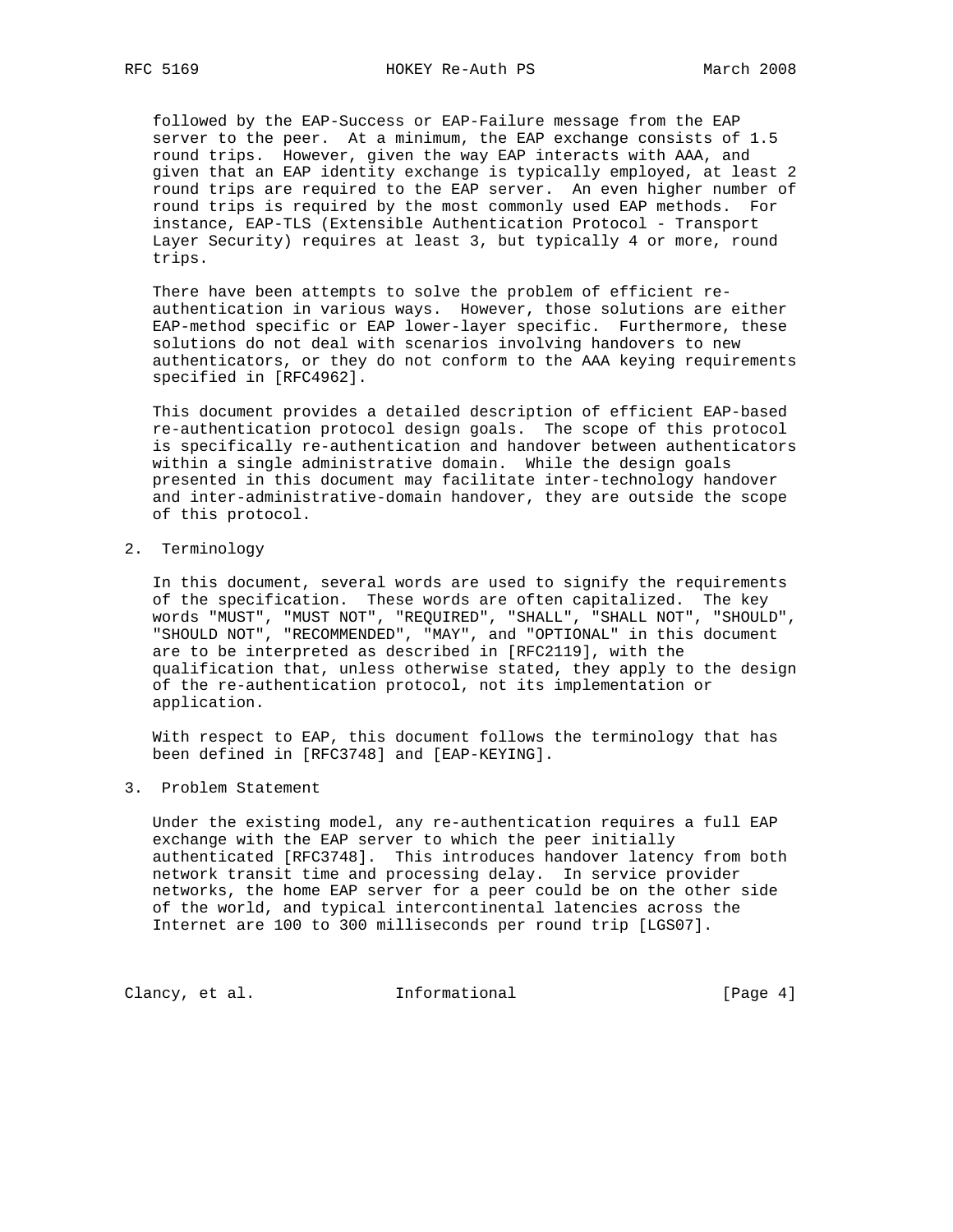Processing delays average a couple of milliseconds for symmetric-key operations and hundreds of milliseconds for public-key operations.

 An EAP conversation with a full EAP method run can take two or more round trips to complete, causing delays in re-authentication and handover times. Some methods specify the use of keys and state from the initial authentication to finish subsequent authentications in fewer round trips and without using public-key operations (detailed in Section 6.1). However, even in those cases, multiple round trips to the EAP server are required, resulting in unacceptable handover times.

 In summary, it is undesirable to run an EAP Identity and complete EAP method exchange each time a peer authenticates to a new authenticator or needs to extend its current authentication with the same authenticator. Furthermore, it is desirable to specify a method independent, efficient, re-authentication protocol. Keying material from the initial authentication can be used to enable efficient re authentication. It is also desirable to have a local server with low-latency connectivity to the peer that can facilitate re authentication. Lastly, a re-authentication protocol should also be capable of supporting scenarios where an EAP server passes authentication information to a remote re-authentication server, allowing a peer to re-authenticate locally, without having to communicate with its home re-authentication server.

 These problems are the primary issues to be resolved. In solving them, there are a number of constraints to conform to, and those result in some additional work to be done in the area of EAP keying.

4. Design Goals

 The following are the goals and constraints in designing the EAP re authentication and key management protocol:

- Lower-latency operation: The protocol MUST be responsive to handover and re-authentication latency performance objectives within a mobile access network. A solution that reduces latency as compared to a full EAP authentication will be most favorable, since in networks that rely on reactive re-authentication this will directly impact handover times.
- EAP lower-layer independence: Any keying hierarchy and protocol defined MUST be lower-layer independent in order to provide capabilities over heterogeneous technologies. The defined protocols MAY require some additional support from the lower layers that use it, but should not require any particular lower layer.

Clancy, et al. 1nformational [Page 5]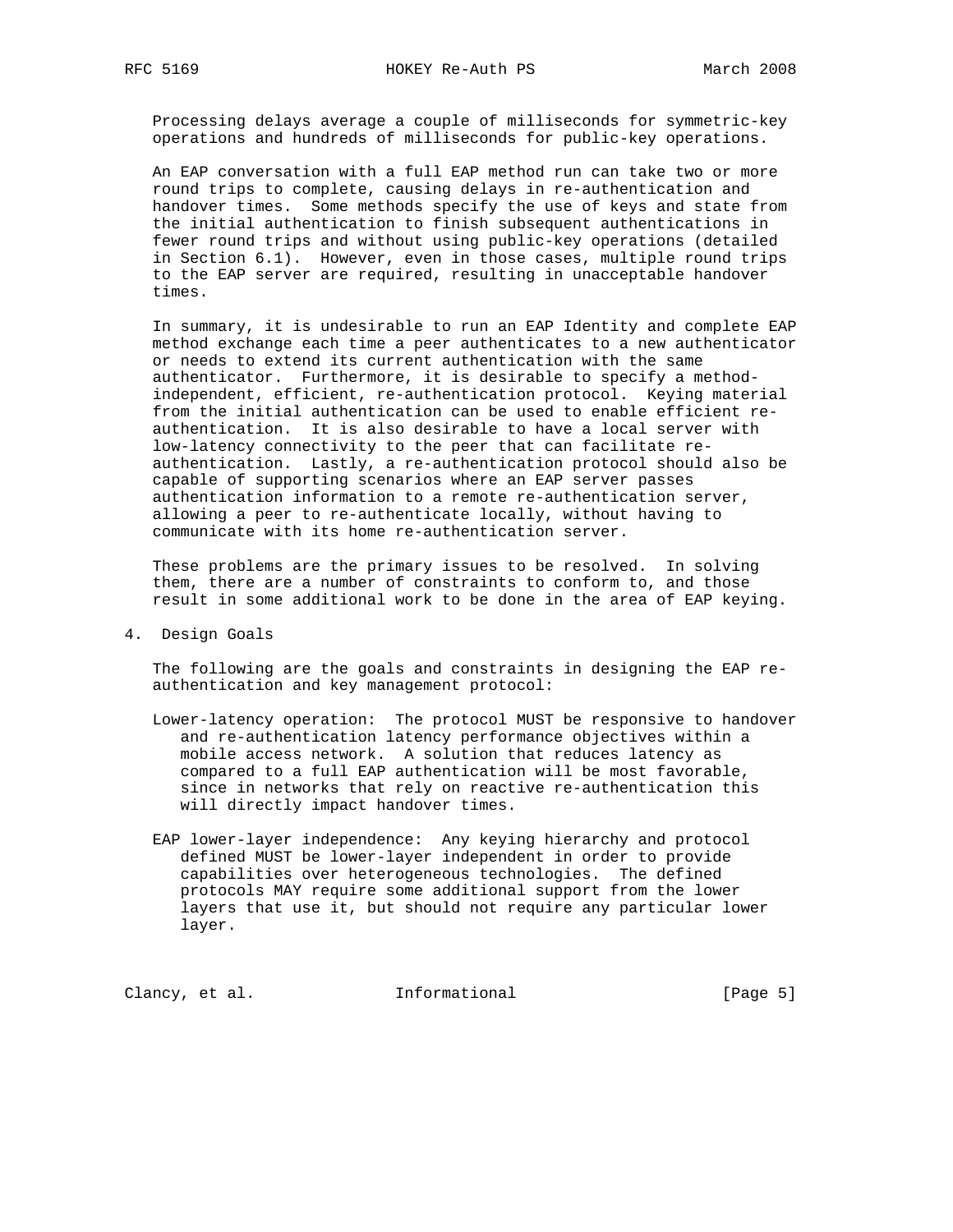- EAP method independence: Changes to existing EAP methods MUST NOT be required as a result of the re-authentication protocol. There MUST be no requirements imposed on future EAP methods, provided they satisfy [EAP-KEYING] and [RFC4017]. Note that the only EAP methods for which independence is required are those that currently conform to the specifications of [EAP-KEYING] and [RFC4017]. In particular, methods that do not generate the keys required by [EAP-KEYING] need not be supported by the re authentication protocol.
- AAA protocol compatibility and keying: Any modifications to EAP and EAP keying MUST be compatible with RADIUS [RADEXT-DESIGN] and Diameter [DIME-APP-DESIGN]. Extensions to both RADIUS and Diameter to support these EAP modifications are acceptable. The designs and protocols must be configurable to satisfy the AAA key management requirements specified in RFC 4962 [RFC4962].
- Compatibility: Compatibility and coexistence with compliant ([RFC3748] [EAP-KEYING]) EAP deployments MUST be provided. Specifically, the protocol should be designed such that a peer not supporting fast re-reauthentication should still function in a network supporting fast re-authentication, and also a peer supporting fast re-authentication should still function in a network not supporting fast re-authentication.
- Cryptographic Agility: Any re-authentication protocol MUST support cryptographic algorithm agility, to avoid hard-coded primitives whose security may eventually prove to be compromised. The protocol MAY support cryptographic algorithm negotiation, provided it does not adversely affect overall performance (i.e., by requiring additional round trips).
- Impact to Existing Deployments: Any re-authentication protocol MAY make changes to the peer, authenticator, and EAP server, as necessary to meet the aforementioned design goals. In order to facilitate protocol deployment, protocols should seek to minimize the necessary changes, without sacrificing performance.
- 5. Security Goals

 This section draws from the guidance provided in [RFC4962] to further define the security goals to be achieved by a complete re authentication keying solution.

Clancy, et al. 1nformational 1999 [Page 6]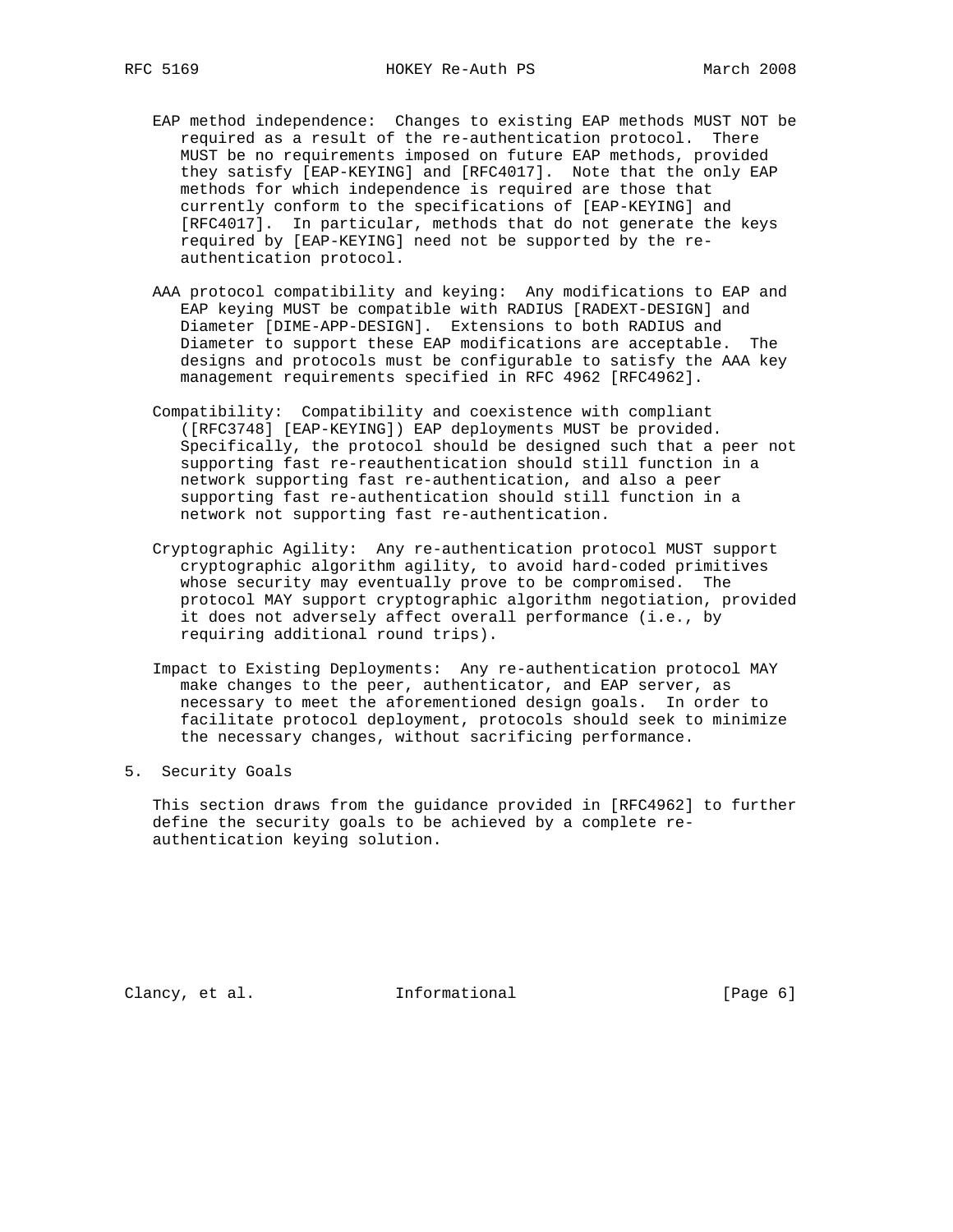## 5.1. Key Context and Domino Effect

 Any key must have a well-defined scope and must be used in a specific context and for the intended use. This specifically means the lifetime and scope of each key must be defined clearly so that all entities that are authorized to have access to the key have the same context during the validity period. In a hierarchical key structure, the lifetime of lower-level keys must not exceed the lifetime of higher-level keys. This requirement may imply that the context and the scope parameters have to be exchanged. Furthermore, the semantics of these parameters must be defined to provide proper channel binding specifications. The definition of exact parameter syntax definition is part of the design of the transport protocol used for the parameter exchange, and that may be outside scope of this protocol.

 If a key hierarchy is deployed, compromising lower-level keys must not result in a compromise of higher-level keys that were used to derive the lower-level keys. The compromise of keys at each level must not result in compromise of other keys at the same level. The same principle applies to entities that hold and manage a particular key defined in the key hierarchy. Compromising keys on one authenticator must not reveal the keys of another authenticator. Note that the compromise of higher-level keys has security implications on lower levels.

 Guidance on parameters required, caching, and storage and deletion procedures to ensure adequate security and authorization provisioning for keying procedures must be defined in a solution document.

 All the keying material must be uniquely named so that it can be managed effectively.

### 5.2. Key Freshness

 As [RFC4962] defines, a fresh key is one that is generated for the intended use. This would mean the key hierarchy must provide for creation of multiple cryptographically separate child keys from a root key at higher level. Furthermore, the keying solution needs to provide mechanisms for refreshing each of the keys within the key hierarchy.

Clancy, et al. 1nformational [Page 7]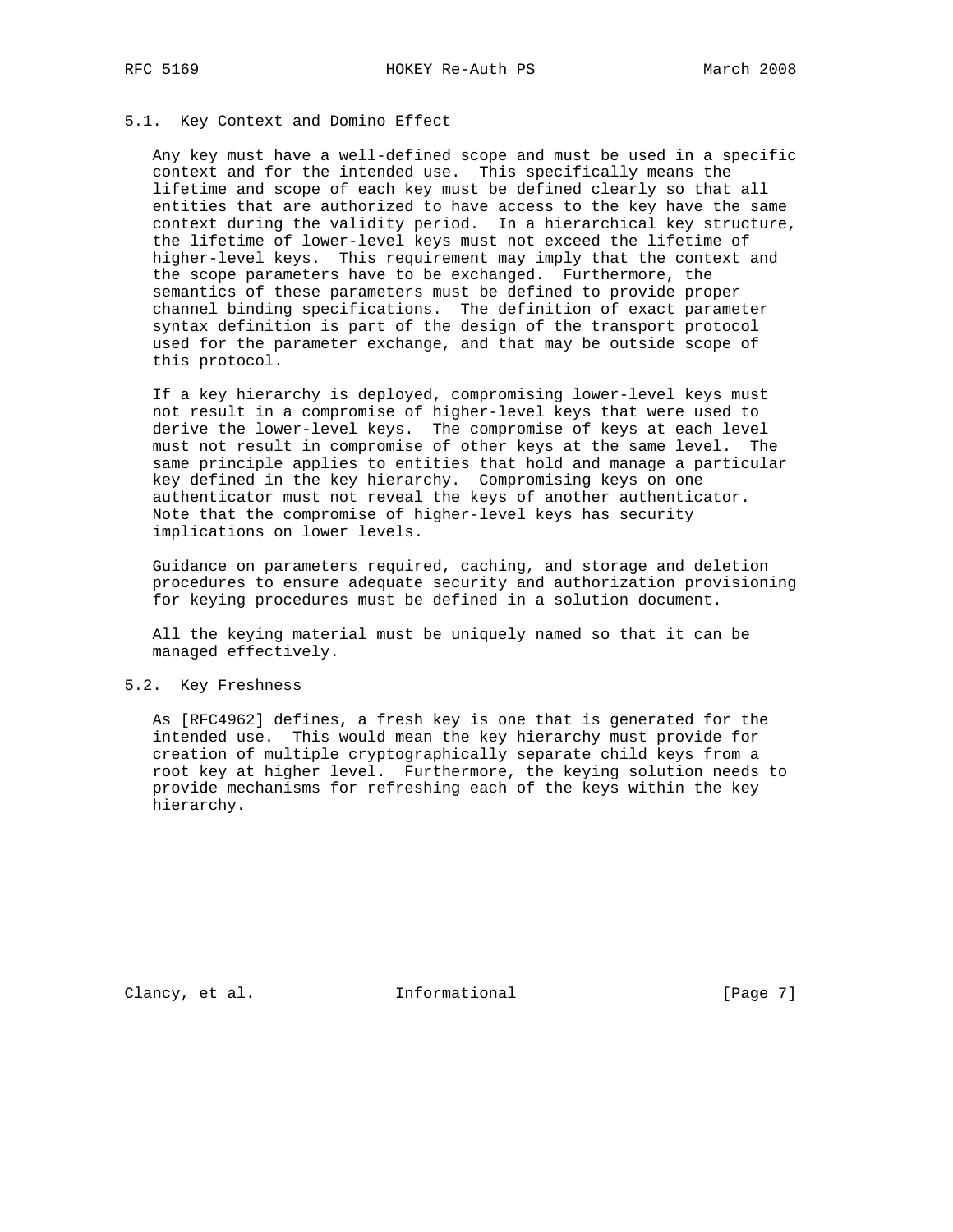# 5.3. Authentication

 Each handover keying participant must be authenticated to any other party with whom it communicates to the extent it is necessary to ensure proper key scoping, and securely provide its identity to any other entity that may require the identity for defining the key scope.

## 5.4. Authorization

 The EAP Key management document [EAP-KEYING] discusses several vulnerabilities that are common to handover mechanisms. One important issue arises from the way the authorization decisions might be handled at the AAA server during network access authentication. Furthermore, the reasons for making a particular authorization decision are not communicated to the authenticator. In fact, the authenticator only knows the final authorization result. The proposed solution must make efforts to document and mitigate authorization attacks.

#### 5.5. Channel Binding

 Channel Binding procedures are needed to avoid a compromised intermediate authenticator providing unverified and conflicting service information to each of the peer and the EAP server. To support fast re-authentication, there will be intermediate entities between the peer and the back-end EAP server. Various keys need to be established and scoped between these parties and some of these keys may be parents to other keys. Hence, the channel binding for this architecture will need to consider layering intermediate entities at each level to make sure that an entity with a higher level of trust can examine the truthfulness of the claims made by intermediate parties.

#### 5.6. Transport Aspects

 Depending on the physical architecture and the functionality of the elements involved, there may be a need for multiple protocols to perform the key transport between entities involved in the handover keying architecture. Thus, a set of requirements for each of these protocols, and the parameters they will carry, must be developed.

 The use of existing AAA protocols for carrying EAP messages and keying material between the AAA server and AAA clients that have a role within the architecture considered for the keying problem will be carefully examined. Definition of specific parameters, required for keying procedures and for being transferred over any of the links

Clancy, et al. 1nformational [Page 8]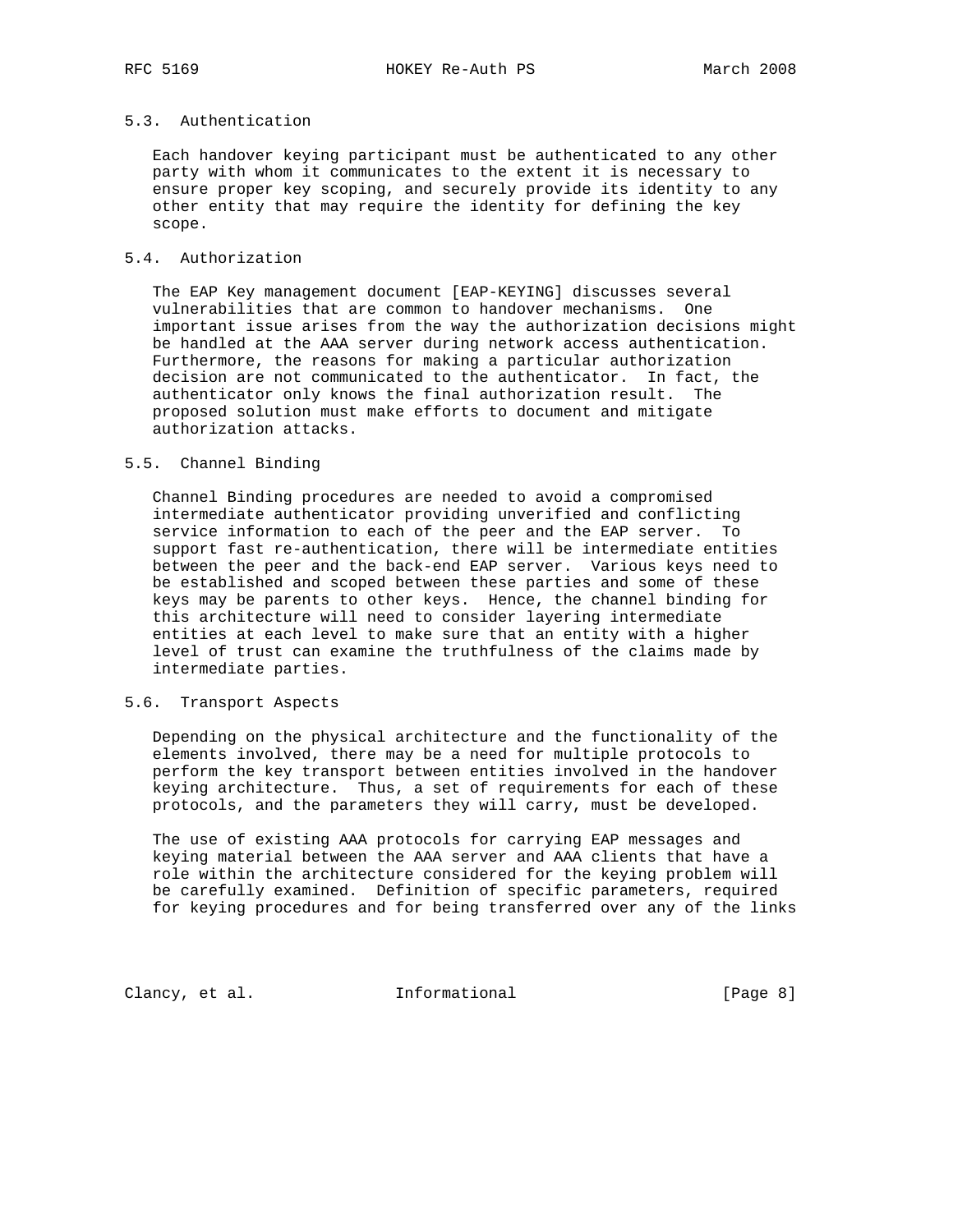in the architecture, are part of the scope. The relation between the identities used by the transport protocol and the identities used for keying also needs to be explored.

6. Use Cases and Related Work

 In order to further clarify the items listed in scope of the proposed work, this section provides some background on related work and the use cases envisioned for the proposed work.

6.1. Method-Specific EAP Re-Authentication

 A number of EAP methods support fast re-authentication. In this section, we examine their properties in further detail.

 EAP-SIM [RFC4186] and EAP-AKA [RFC4187] support fast re authentication, bootstrapped by the keys generated during an initial full authentication. In response to the typical EAP-Request/ Identity, the peer sends a specially formatted identity indicating a desire to perform a fast re-authentication. A single round-trip occurs to verify knowledge of the existing keys and provide fresh nonces for generating new keys. This is followed by an EAP success. In the end, it requires a single local round trip between the peer and authenticator, followed by another round trip between the peer and EAP server. AKA is based on symmetric-key cryptography, so processing latency is minimal.

 EAP-TTLS [EAP-TTLS] and PEAP (Protected EAP Protocol) [JOSEFSSON-PPPEXT] support using TLS session resumption for fast re authentication. During the TLS handshake, the client includes the message ID of the previous session he wishes to resume, and the server can echo that ID back if it agrees to resume the session. EAP-FAST [RFC4851] also supports TLS session resumption, but additionally allows stateless session resumption as defined in [RFC5077]. Overall, for all three protocols, there are still two round trips between the peer and EAP server, in addition to the local round trip for the Identity request and response.

 To improve performance, fast re-authentication needs to reduce the number of overall round trips. Optimal performance could result from eliminating the EAP-Request/Identity and EAP-Response/Identity messages observed in typical EAP method execution, and allowing a single round trip between the peer and a local re-authentication server.

Clancy, et al. 1nformational [Page 9]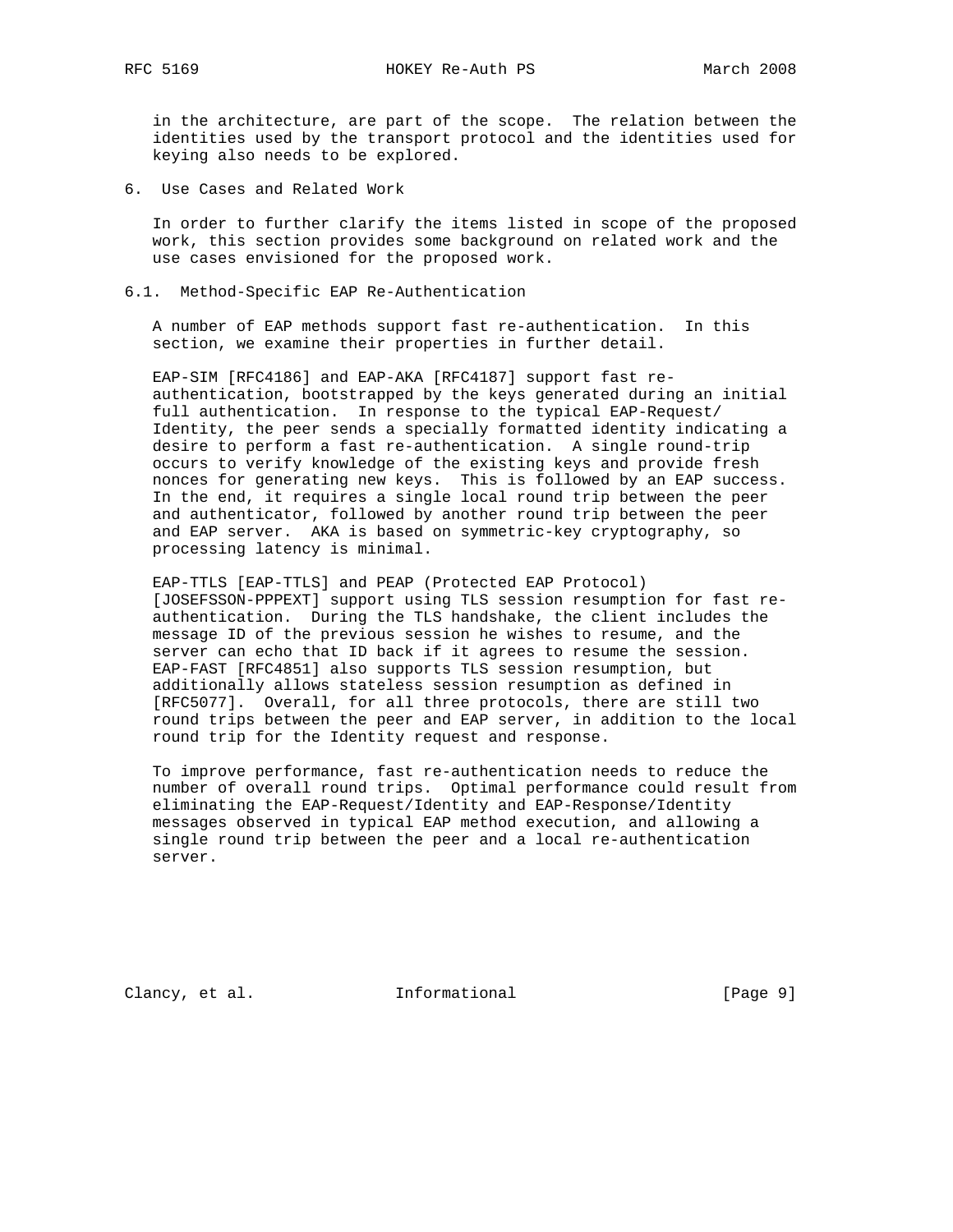# 6.2. IEEE 802.11r Applicability

 One of the EAP lower layers, IEEE 802.11 [IEEE.802-11R-D9.0], is in the process of specifying a fast handover mechanism. Access Points (APs) are grouped into mobility domains. Initial authentication to any AP in a mobility domain requires execution of EAP, but handover between APs within the mobility domain does not require the use of EAP.

 Internal to the mobility domain are sets of security associations to support key transfers between APs. In one model, relatively few devices, called R0-KHs, act as authenticators. All EAP traffic traverses an R0-KH, and it derives the initial IEEE 802.11 keys. It then distributes cryptographically separate keys to APs in the mobility domain, as necessary, to support the client mobility. For a deployment with M designated R0-KHs and N APs, this requires M\*N security associations. For small M, this approach scales reasonably. Another approach allows any AP to act as an R0-KH, necessitating a full mesh of N2 security associations, which scales poorly.

 The model that utilizes designated R0-KHs is architecturally similar to the fast re-authentication model proposed by HOKEY. HOKEY, however, allows for handover between authenticators. This would allow an IEEE 802.11r-enabled peer to handover from one mobility domain to another without performing an EAP authentication.

## 6.3. CAPWAP Applicability

 The CAPWAP (Control and Provisioning of Wireless Access Points) protocol [CAPWAP-PROTOCOL-SPEC] allows the functionality of an IEEE 802.11 access point to be split into two physical devices in enterprise deployments. Wireless Termination Points (WTPs) implement the physical and low-level Media Access Control (MAC) layers, while a centralized Access Controller (AC) provides higher-level management and protocol execution. Client authentication is handled by the AC, which acts as the AAA authenticator.

 One of the many features provided by CAPWAP is the ability to roam between WTPs without executing an EAP authentication. To accomplish this, the AC caches the MSK from an initial EAP authentication, and uses it to execute a separate four-way handshake with the station as it moves between WTPs. The keys resulting from the four-way handshake are then distributed to the WTP to which the station is associated. CAPWAP is transparent to the station.

 CAPWAP currently has no means to support roaming between ACs in an enterprise network. The proposed work on EAP efficient re authentication addresses is an inter-authenticator handover problem

Clancy, et al. **Informational** [Page 10]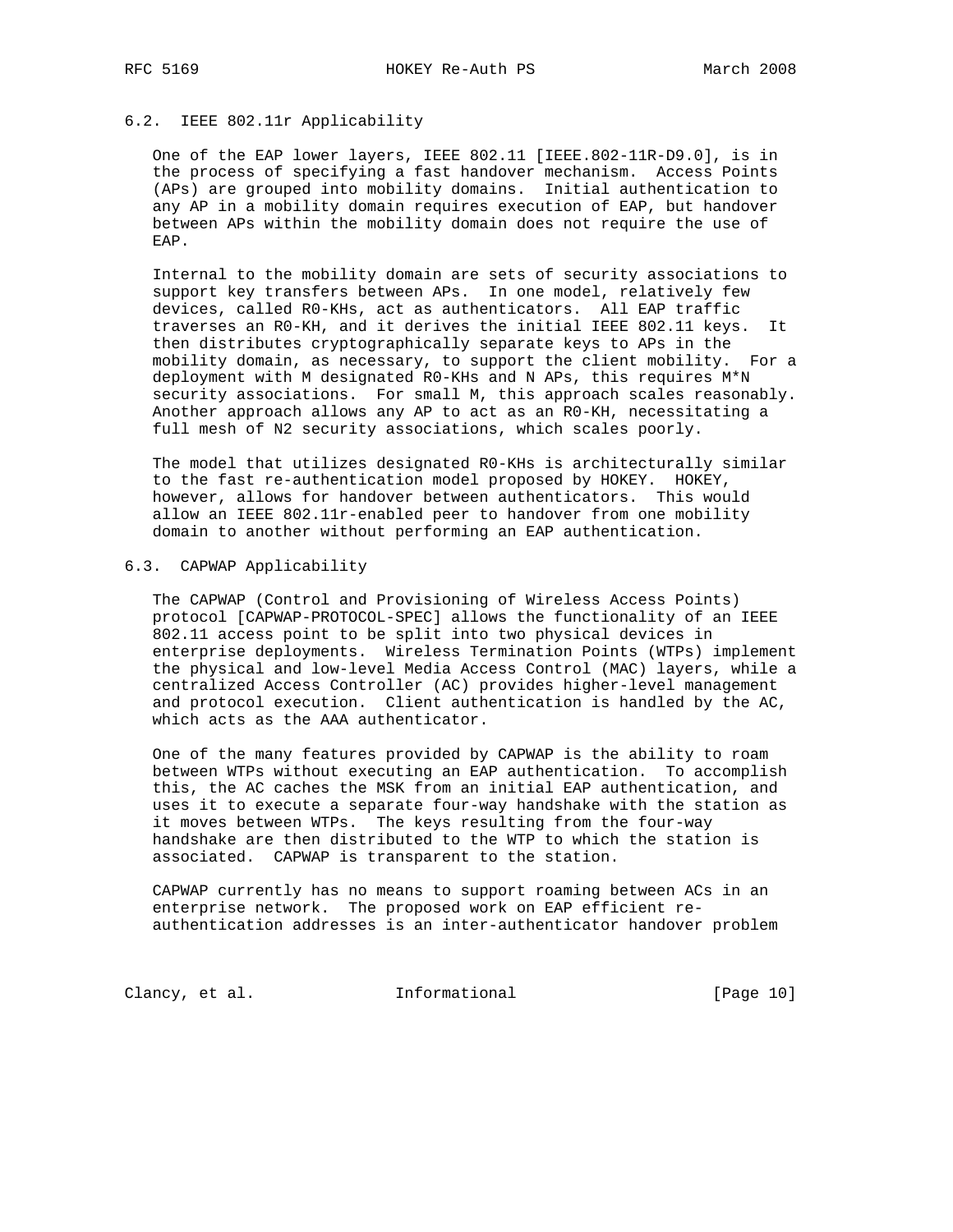from an EAP perspective, which applies during handover between ACs. Inter-AC handover is a topic yet to be addressed in great detail and the re-authentication work can potentially address it in an effective manner.

7. Security Considerations

 This document details the HOKEY problem statement. Since HOKEY is an authentication protocol, there is a myriad of security-related issues surrounding its development and deployment.

 In this document, we have detailed a variety of security properties inferred from [RFC4962] to which HOKEY must conform, including the management of key context, scope, freshness, and transport; resistance to attacks based on the domino effect; and authentication and authorization. See Section 5 for further details.

8. Contributors

 This document represents the synthesis of two problem statement documents. In this section, we acknowledge their contributions, and involvement in the early documents.

 Mohan Parthasarathy Nokia EMail: mohan.parthasarathy@nokia.com

 Julien Bournelle France Telecom R&D EMail: julien.bournelle@orange-ftgroup.com

 Hannes Tschofenig Siemens EMail: Hannes.Tschofenig@siemens.com

 Rafael Marin Lopez Universidad de Murcia EMail: rafa@dif.um.es

9. Acknowledgements

 The authors would like to thank the participants of the HOKEY working group for their review and comments including: Glen Zorn, Dan Harkins, Joe Salowey, and Yoshi Ohba. The authors would also like to thank those that provided last-call reviews including: Bernard Aboba, Alan DeKok, Jari Arkko, and Hannes Tschofenig.

Clancy, et al. **Informational** [Page 11]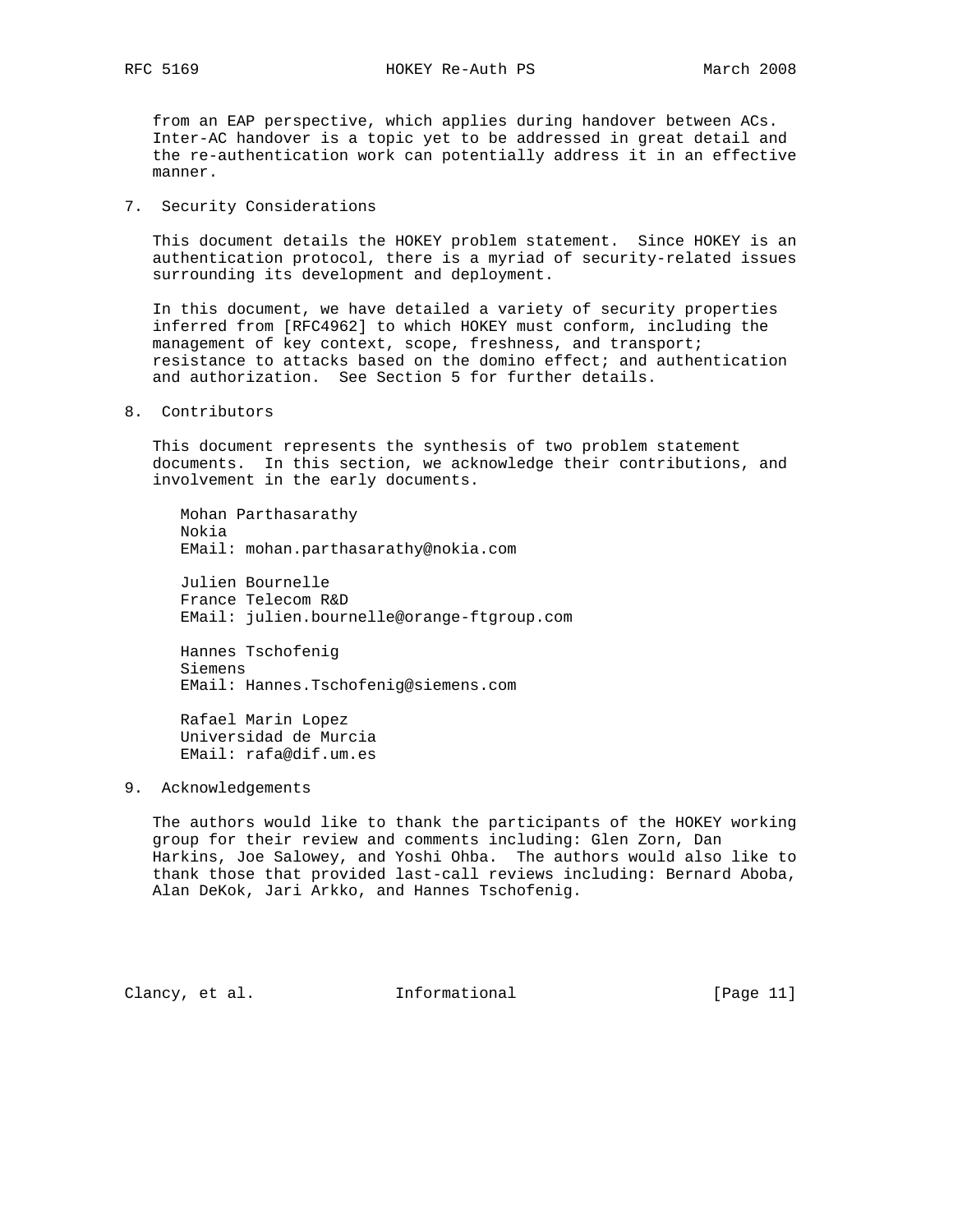- 10. References
- 10.1. Normative References

| 「RFC2119 ] | Bradner, S., "Key words for use in RFCs to |
|------------|--------------------------------------------|
|            | Indicate Requirement Levels", BCP 14,      |
|            | RFC 2119, March 1997.                      |

- [RFC3748] Aboba, B., Blunk, L., Vollbrecht, J., Carlson, J., and H. Levkowetz, "Extensible Authentication Protocol (EAP)", RFC 3748, June 2004.
- [RFC4017] Stanley, D., Walker, J., and B. Aboba, "Extensible Authentication Protocol (EAP) Method Requirements for Wireless LANs", RFC 4017, March 2005.
- [RFC4962] Housley, R. and B. Aboba, "Guidance for Authentication, Authorization, and Accounting (AAA) Key Management", BCP 132, RFC 4962, July 2007.

## 10.2. Informative References

- [CAPWAP-PROTOCOL-SPEC] Calhoun, P., Montemurro, M., and D. Stanely, "CAPWAP Protocol Specification", Work in Progress, March 2008.
- [DIME-APP-DESIGN] Fajardo, V., Asveren, T., Tschofenig, H., McGregor, G., and J. Loughney, "Diameter Applications Design Guidelines", Work in Progress, January 2008.
- [EAP-KEYING] Aboba, B., Simon, D., and P. Eronen, "Extensible Authentication Protocol (EAP) Key Management Framework", Work in Progress, November 2007.
- [EAP-TTLS] Funk, P. and S. Blake-Wilson, "EAP Tunneled TLS Authentication Protocol Version 0 (EAP- TTLSv0)", Work in Progress, March 2008.

Clancy, et al. 1nformational [Page 12]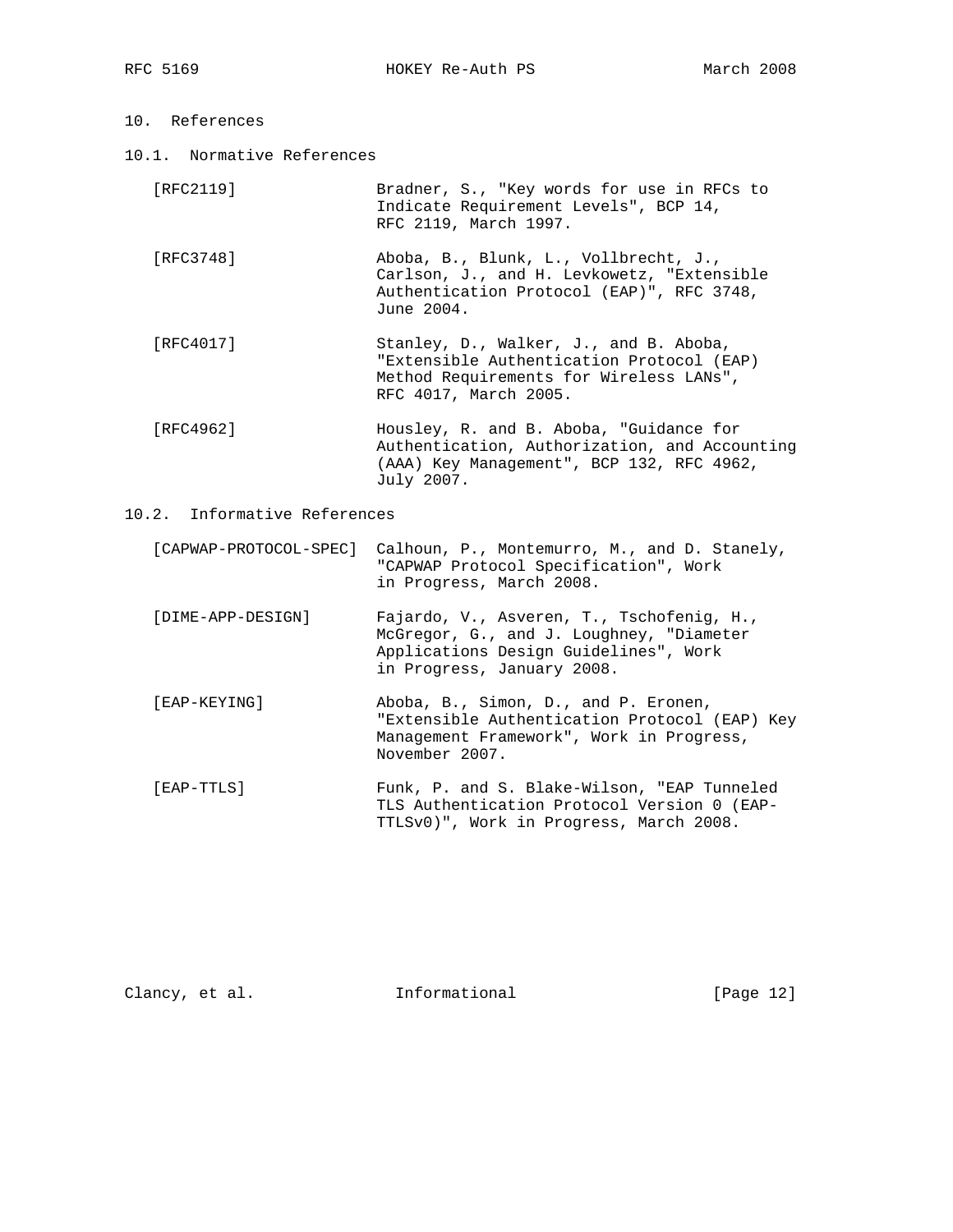- [IEEE.802-11R-D9.0] "Information technology Telecommunications and information exchange between systems - Local and metropolitan area networks - Specific requirements - Part 11: Wireless LAN Medium Access Control (MAC) and Physical Layer (PHY) specifications - Amendment 2: Fast BSS Transition", IEEE Standard 802.11r, January 2008.
- [JOSEFSSON-PPPEXT] Josefsson, S., Palekar, A., Simon, D., and G. Zorn, "Protected EAP Protocol (PEAP) Version 2", Work in Progress, October 2004.
- [LGS07] Ledlie, J., Gardner, P., and M. Selter, "Network Coordinates in the Wild", USENIX Symposium on Networked System Design and Implementation, April 2007.
- [MSA03] Mishra, A., Shin, M., and W. Arbaugh, "An Empirical Analysis of the IEEE 802.11 MAC- Layer Handoff Process", ACM SIGCOMM Computer and Communications Review, April 2003.
- [MSPCA04] Mishra, A., Shin, M., Petroni, N., Clancy, T., and W. Arbaugh, "Proactive Key Distribution using Neighbor Graphs", IEEE Wireless Communications, February 2004.
- [RADEXT-DESIGN] Weber, G. and A. DeKok, "RADIUS Design Guidelines", Work in Progress, December 2007.
- [RFC3990] O'Hara, B., Calhoun, P., and J. Kempf, "Configuration and Provisioning for Wireless Access Points (CAPWAP) Problem Statement", RFC 3990, February 2005.
- [RFC4186] Haverinen, H. and J. Salowey, "Extensible Authentication Protocol Method for Global System for Mobile Communications (GSM) Subscriber Identity Modules (EAP-SIM)", RFC 4186, January 2006.
- [RFC4187] Arkko, J. and H. Haverinen, "Extensible Authentication Protocol Method for 3rd Generation Authentication and Key Agreement (EAP-AKA)", RFC 4187, January 2006.

Clancy, et al. **Informational** [Page 13]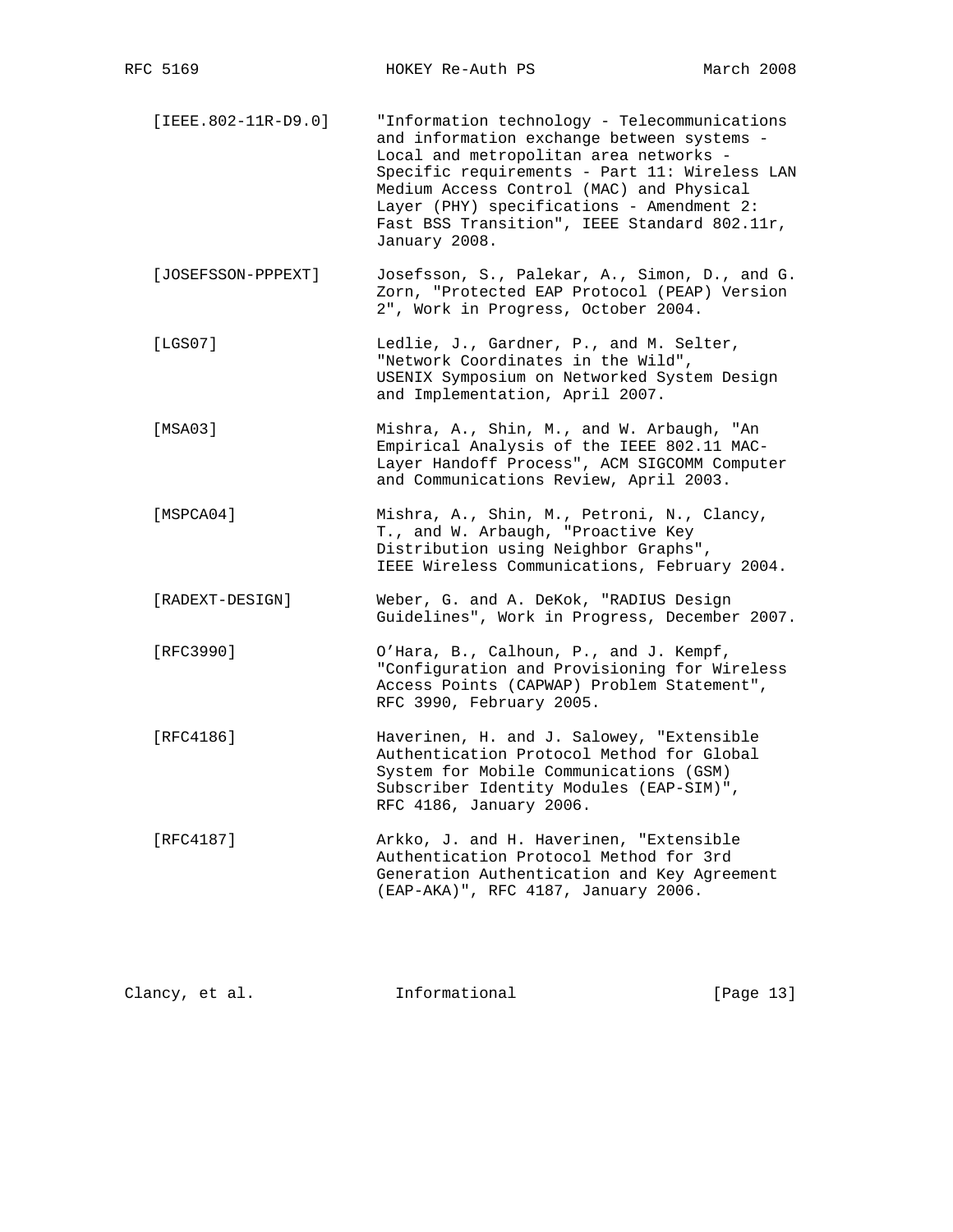RFC 5169 HOKEY Re-Auth PS March 2008 [RFC4851] Cam-Winget, N., McGrew, D., Salowey, J., and H. Zhou, "The Flexible Authentication via Secure Tunneling Extensible Authentication Protocol Method (EAP-FAST)", RFC 4851, May 2007. [RFC5077] Salowey, J., Zhou, H., Eronen, P., and H. Tschofenig, "Transport Layer Security (TLS) Session Resumption without Server-Side State", RFC 5077, January 2008. Authors' Addresses

 T. Charles Clancy, Editor Laboratory for Telecommunications Sciences US Department of Defense College Park, MD USA

EMail: clancy@LTSnet.net

 Madjid Nakhjiri Motorola

EMail: madjid.nakhjiri@motorola.com

 Vidya Narayanan Qualcomm, Inc. San Diego, CA USA

EMail: vidyan@qualcomm.com

 Lakshminath Dondeti Qualcomm, Inc. San Diego, CA USA

EMail: ldondeti@qualcomm.com

Clancy, et al. 1nformational [Page 14]